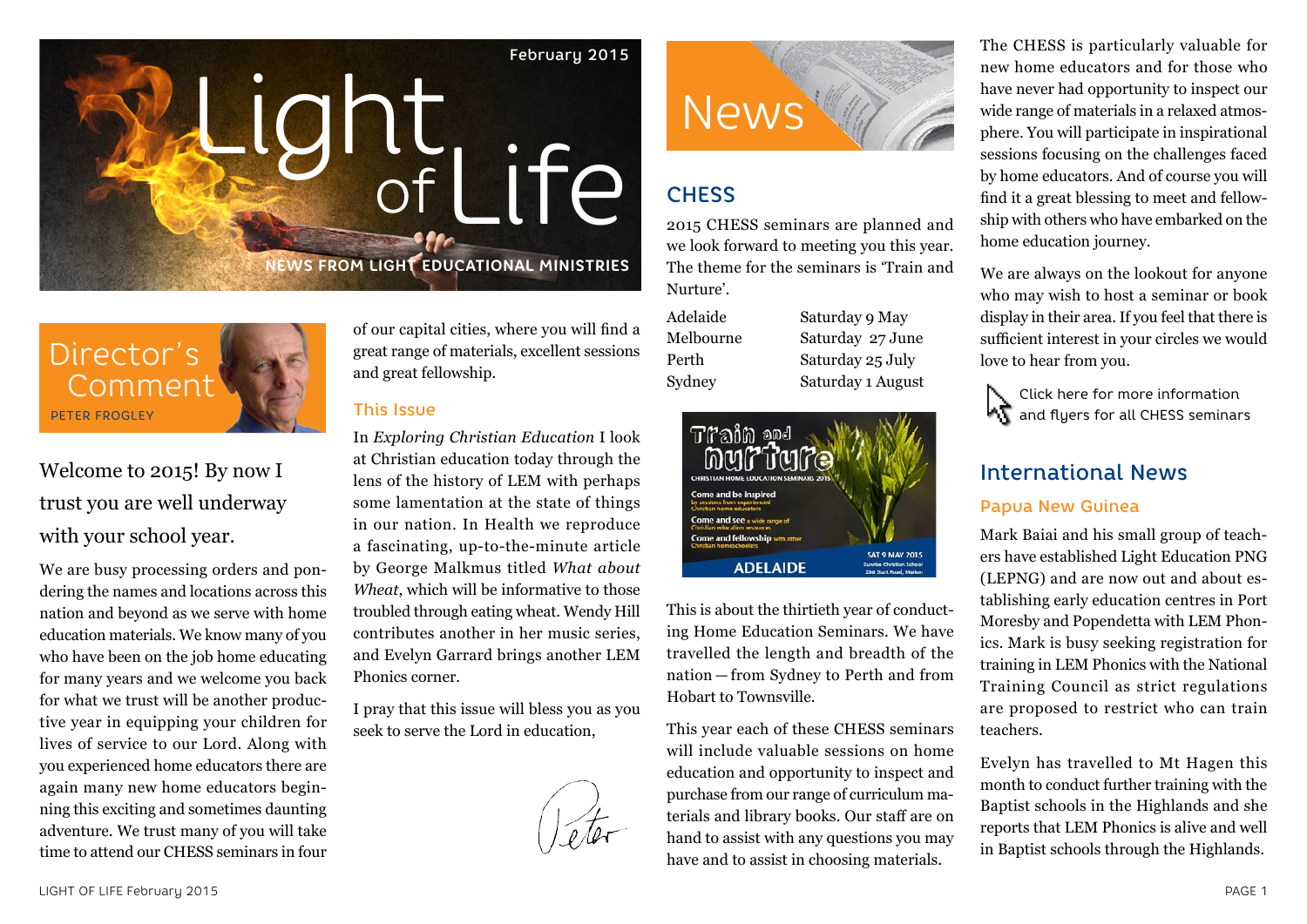LEM Phonics is present in a number of locations in PNG but our aim is to see all those efforts coordinated through the ministry of LEPNG. In a nation as diverse as PNG that is a large task but our team have been very diligent in their planning, preparations and efforts.

#### Peru

Bob and Frances Relyea are now back in Australia and settling in to a new lifestyle. They have recently visited us at the LEM office and we are delighted to learn of the progress of the AME (Light Educational Ministries) team in Peru under the new President, Jose Ascate. Bob plans tentatively to visit Peru and Bolivia later this year to participate in conferences and spend time with the AME team.



*Jose Ascate, new president of LEM Peru*

Bob and Frances have done a great job in developing Christian education with an emphasis on Creation through the length and breadth of Peru and even beyond. There is a goal to reach several other South American nations with their work.



# No. 95: The History of LEM

Our first issue of *Light of Life* magazine was dated December 1979—perhaps before some of you were born!

Our last print edition of the magazine was for November 2010. Whilst the electronic version makes it so much easier to produce and distribute, it does not provide that little A5 magazine that could sit on the coffee table. With myself as example, I doubt many go to the trouble of running off the e-version to read and pass around.

But all this history is quite an experience for us and perhaps some would say that it dates us as remnants of the twentieth century who seem to have been around forever. Whilst some may raise their eyebrows that we are still at it, this longevity does mean that we can review quite a number of years. In this issue I thought it might be good to consider some of the events and expectations we have experienced through our history.

## The vision

In 1979 I had a young family and we had stepped out in faith—which was something

I had absolutely not sought and something I had quietly assured God was not for me. But it was God's idea and I was in no position to argue. I had felt that sort of thing was for the bold and beautiful, and I was neither!

Our being in Booleroo Centre, South Australia, had been orchestrated by God and there we were with no income and a small team of people, all of whom felt a call to Christian education. My family and I had returned from twelve months away in Hawaii with Youth with a Mission and several weeks travelling in the USA and NZ exploring this new phenomenon of Christian education. We arrived home in Australia with no money and no visible means of support.

God had given me a life-changing vision just a few months before—one of the few times I could claim to have had a vision. As I remember the vision it came was whilst praying with Margaret McIntyre, now deceased, at the YWAM University of the Nations, Kailua-Kona, Hawaii, in June 1979. It went something like this:

You are to carry a torch for Me! It is a torch made by God. It is a torch of my design and construction, and it is fired by the oil of the Holy Spirit. Left to itself it lies on the ground and its light is not seen. I needed someone to carry My torch and I have chosen you.

People may think it is a peculiar torch, because it does not 'look right' to them. Others will point out seeming inefficiencies and some strange ideas, but you will not need to defend it as it is My torch.

On the other hand, there are those who will recognise it as My torch.

You are My torch-bearers.

There is much about the torch that you do not understand in its beauty, design and intricacies. It is beautiful; it is Mine and it speaks of My glory and of Me.

I want you to know more about how it works, so that you may be able to share it with others. As you notice its complexities and intricacies; its tubes and various other components of finely worked metal, you will realise it could be easily broken. There are many who would like to smash it. Then there are those who would want to take it and run with it for their own glory to build a kingdom for themselves. If they do this the orifices will block and the light will choke out. The light is My glory!

As a watchmaker knows the intricacies of a watch, and cares for it; so you must know the intricacies of my torch and care for it, so that it maintains a clear light.

The torch then began to multiply so that many torches could be carried throughout the world. The many different torches will be carried by a great variety of people but some will not show forth the pure light, as they will be contaminated by man. I want my pure torches to be carried forth; perfectly constructed, beautiful, giving off the pure light of My glory.

Many will take a torch in its purity, and give themselves to My plan and purpose. I want you to be fathers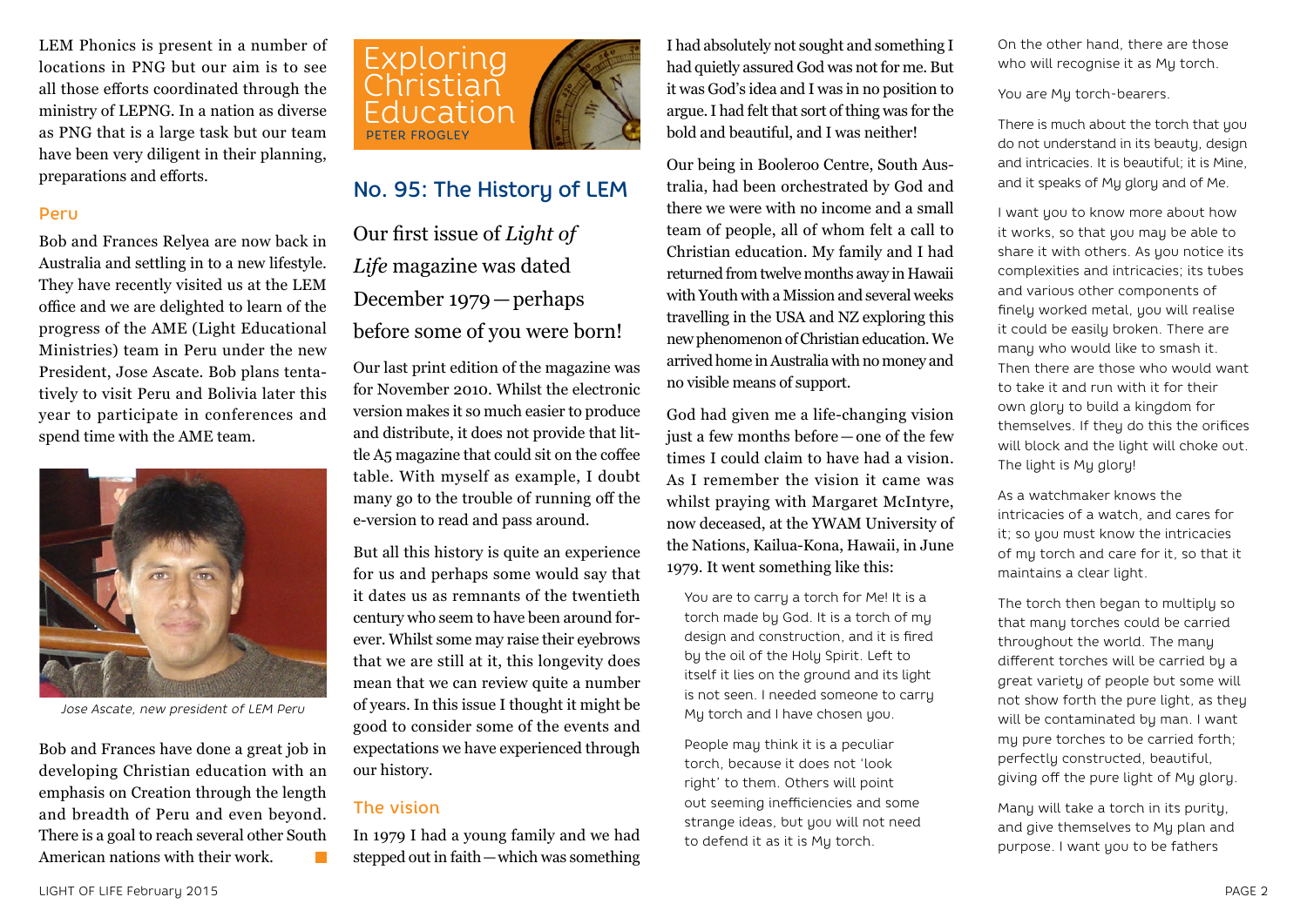over this ministry. There will be those precious ones who will come to you; you will teach them and they will learn of My torch.

Carry it to different places, sometimes personally and sometimes through others. Those who come to learn of the torch will be prepared by Me and then go off to share the light of the torch with others.

Visions are interesting, confronting and even overwhelming — all of which I experienced as I recorded what I remembered I had seen and heard. The problem came with implementation. What did God have in mind? The vision gave rise to some understanding as God had developed much of what He had led me to believe a little earlier. As we began to endeavour to work out our understanding we found that it formed the tradition of what Light Educational Ministries was to be about.

## The outworking

So that is the dilemma we have wrestled with for 35 or so years. We can all read the vision, but what is the method and process of the Lord in outworking the vision? That has been our journey of discovery and such journeys include much grief, bewilderment, frustration and significant mistakes, mingled with victories and triumphs.

When God first spoke the vision of the torch we had little understanding. We could see that no one person could develop the torch. It would require teams committed to the same vision of taking the torch of God's concepts and principles to the world.



*Light of Life, Vol 1 No 1, December 1979*

As it is God's torch we have trusted Him to build these teams, some work through Light Educational Ministries but most are quite separate and often unknown to us. The goal for these team members has been to set aside their own goals to seek God's heart in education.

Our purpose was to see the desire of the Father's heart fulfilled with a multitude of torches being taken into all the world.

The problem has been in the outworking, in that very little of the vision (as I understood it) has been fulfilled. Whether that has been our own shortcoming or perhaps a sign of the times is for others to decide. For the purposes of this article I will make a few observations from the historical journey.

## Christian schools

When we began, which was actually in the mid 1970s, it was with a word from God that 'Education is the unfolding of God; His character and His creation', which was another more basic aspect of the torch described above. Part of that early time was spent in discovering how much our thinking had been clouded by the humanism taught in our schools and tertiary institutions. This influence had been so pervasive that we needed to rethink the whole process of education. Our experience indicated that such a process of renewing the mind would take twelve months just to be familiar with the extent of the problem.

From the late 1970s Christian schools grew quite rapidly and new teachers, who had been trained in our humanistic institutions, were quickly ushered into classrooms with very few of them understanding how their thinking had been shaped. Because of the pressure to find teachers there was little or no opportunity for retraining in the ways of the Lord and effectively the future of Christian education was set. The original vision and faith was in many schools soon replaced with the humanist status quo.

A second (and perhaps more sinister) aspect was that until the early 1970s there was little government regulation. Teachers knew their job and generally had a Christian philosophy of life, even if not practicing the faith! Then teacher registration was introduced 'to provide a sense of professionalism', we were told. Actually it was to

control who taught to ensure they had the appropriate humanistic qualifications.

Then in the early 1980s came the registration of schools to help stem the proliferation of these unruly Protestant (non-conformist) schools that were springing up around the country. Of course, we were told it was to provide a quality standard of education. But what was the standard imposed by the state? If a school could be registered it could also be deregistered. Our little school in rural South Australia became an early victim—for having an 'inadequate curriculum'! It seemed not to matter that it had operated for several years without any problem with the Registration Board. After several years of protracted legal action our school was vindicated by the Supreme Court of South Australia. Our crime had been to not have enough students to provide adequate socialisation, which in government-speak was an 'inadequate curriculum'. Interestingly our main opposition in our legal fight came not from non-Christians but from the Christian school movement fearful of losing government funding!

# the humanist influence had been so pervasive we needed to rethink the whole process

## Home schooling

By the mid-1980s many Christian schools had become pseudo state schools. At that same time we saw the rise of home education. Quite a number of these new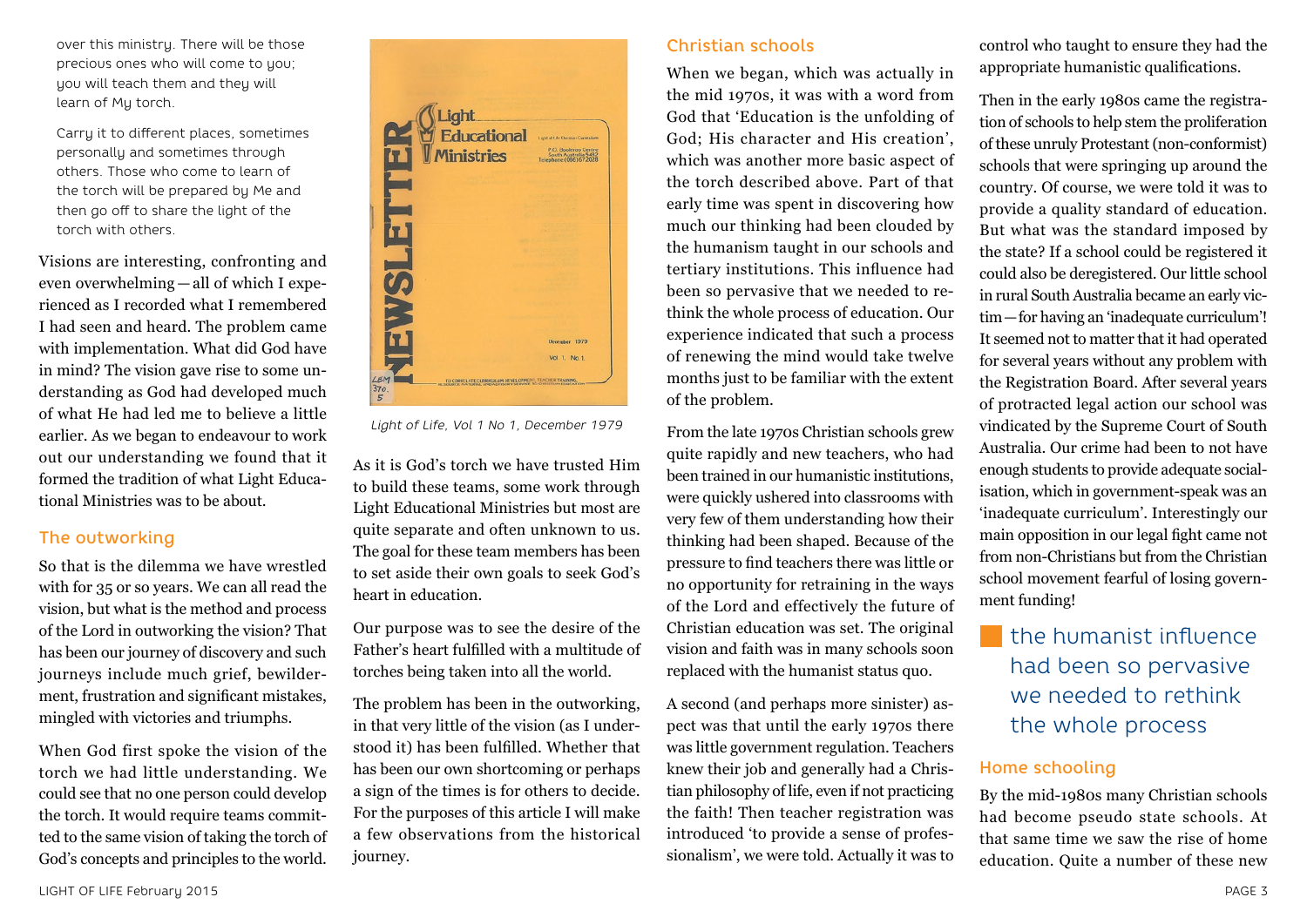homeschooling folk had already become disillusioned with Christian schools. Home education could be undertaken fairly readily in those early days, but as the years have gone by it has become more onerous for parents to home educate without help from the education departments. It has never occurred to our state educators that the reason most people home schooled was to get away from educational bureaucrats! Today, it is quite difficult to home educate without undue government interference and many have turned to Christian schools offering distance programs. This means parents do not need to apply to home educate as their children are enrolled in a registered school.

## The future

Over 35 years government agencies have been able to bring the Christian education movement under control, so that it is no longer a threat to the humanist state. So that leaves Light Educational Ministries as a service ministry to Christian education with seemingly little to do. With current regulations it is virtually impossible for schools and home educators to have free reign to train their children in the manner they felt God had led.

But Light Educational Ministries will not go away — because God has given a vision which we believe is His heart for the children of our nation (and the nations of the world). But perhaps, like the great Protestant Reformation, this reformation will be many years yet in the making. In the meantime we will continue to enjoy the journey.



## Form

So far in this series of articles on music elements we have looked at rhythm, beat, melody, harmony, dynamics, tempo and tonality. Now we move on to the element of form.

In terms of music, what is form? A simple definition is 'form is the shape or plan of music sections moving along a timeline.'

Form in anything is the shape, structure and design of something. The Hebrew, Greek and Latin origins reveal many meanings of the word, form — figure, model, mould, appearance, pattern, structure, vision, frame, purpose. Drawings and paintings use lines to show shapes or forms of objects in two dimensions. Architecture and sculptures have shapes and forms in three dimensions. These examples are all visible forms and can be divided into sections.

Language and music also have form. A book can be divided into chapters, paragraphs, sentences, words and letters. The author has a plan and moulds the letters

into 'shapes' (sections, patterns and order) according to their purpose and message. Likewise a symphony can be broken into movements, sections, phrases, slurs and individual notes. The composer has a plan and organises sounds according to their purpose and message. A hymn and its poetry can be broken into verses, refrains, lines, phrases, words, syllables and notes.

## The timeline

Language and music are both visible in their notation but also invisible because they are audible. The end of our definition says 'moving along a timeline.' Time marks the difference between visible and invisible forms. Visible forms can be seen in their entirety at the same time. For example, we can see a picture with all its variety of lines and shapes in a glance of one second. In contrast, music form is heard and spread over time with a beginning, middle and end. Music form takes time—be it seconds, minutes or even hours. If we heard all of the notes at the same time, the sound would be an unrecognisable, discordant mess.

## Sameness and difference

Those who have not learned to read music and how to divide it into sections can only hear the sounds. The form can be easily missed if they don't know what to listen for. So what can we listen for to identify the form/shape/plan of the music to make sense of it?

Firstly, the brain basically listens for sameness and difference — like a young child learning to identify the alphabet letters. For

example, a musical phrase (the equivalent of a sentence) may be repeated identically or with a slight variation. We can label the original phrase as Part A and the variation Part A1. Then there may be a completely different phrase which is labelled Part B. Part A or A1 may be repeated to form a balance. Beethoven's *Ode to Joy* is an example of this form—A A1 B A1. Try hearing it in your head and listen for the repeated parts and the contrasting third phrase.

Music pieces can have a variety of arrangements of sections. For example, AB is **binary form** because it has two sections. ABA is **ternary form** because it has three sections. ABACA is called **rondo form** because Part A keeps coming 'round and round' (*rondo* means 'round') again. We will meet many more forms later in the article.

## Cadences: edges and boundaries

Secondly, the brain needs to identify the ends or 'edges' of phrases. In a painting we can easily see the corners of the frame and the outline of the shapes within. Silhouettes clearly show outlines of objects. These visual boundaries delineate identifiable shape and form. In music we hear the invisible end of a phrase called a **cadence** which indicates the phrase has either finished or wants to move on along the timeline.

In the previous article on tonality we learned about two **cadences** which form strong endings to musical phrases. They are like full stops, indicating a definite ending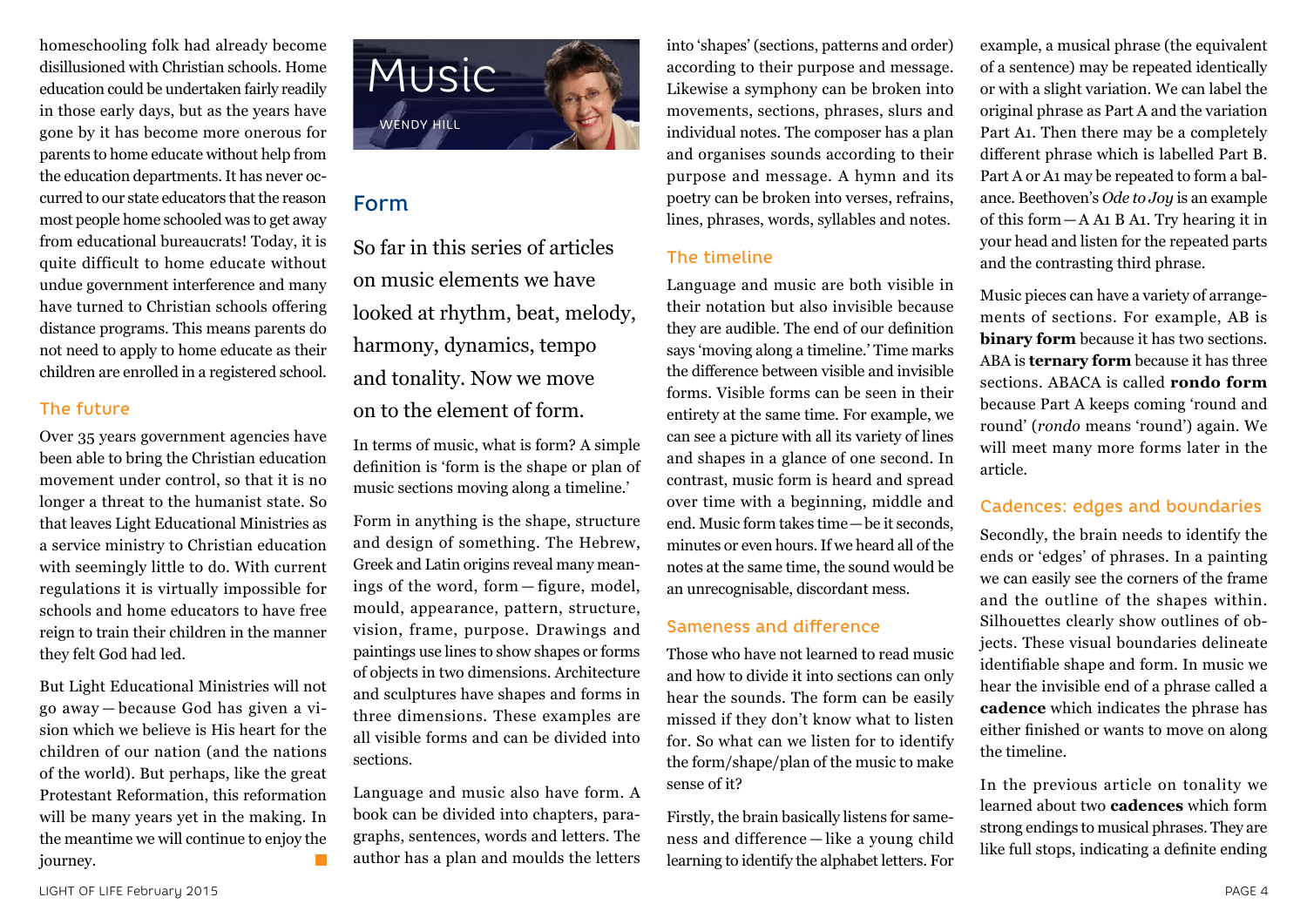and time to take a breath. For example, we learned about the **perfect cadence** which makes a strong statement that the phrase has ended. It moves from the dominant fifth note or chord (V) in a scale to the tonic 'home' note (I) in the scale. It is labelled as a V–I cadence.

The **plagal cadence** is a strong but more gentle sounding ending, and moves from the subdominant (IV) note or chord to the tonic 'home' note. It is labelled as a IV–I cadence. It is the peaceful, restful sound of 'Amen' sometimes sung at the end of a hymn. Another type of cadence is the **imperfect cadence** which is the opposite of the perfect—V–I. This is like a comma, indicating the sentence/phrase wants to continue. The **interrupted cadence** is like a question mark, leaving the listener wondering what the answer might be. It starts with the dominant (V), implying it may move home to the tonic (I), but instead surprises and interrupts the listener by moving to the VI. This is labelled as a V–VI cadence. It is definitely not the final ending and demands an answering phrase to its question.

Cadences are part of music grammar. They set the edges, boundaries or limits to a section, thus giving it shape and form. We saw how they are like the frame outlining the picture. Other analogies are a garden border separating the flowers from the grass, a cake tin which forms the shape of a cake, or lines on roads setting boundaries for traffic. Within the relevant shape or boundary there is freedom for people to be creative

and paint whatever they like, or design the cake they want. There is also safety and security driving a vehicle according to the boundaries and traffic laws. Likewise composers set types of boundaries and limits when composing so the piece makes sense to the listener. Form is all a matter of planning and organising whatever elements are given to work with, whether it is music elements, letters and words, soil and seeds, cake ingredients or roads and lines.

The most obvious parts of a piece of music are the beginning, middle and end. These comprise its timeline. The start is when we first hear the sounds and the end is the obvious silence indicating the music has stopped. This is a very definite ending. In the middle many things can be heard such as repeated patterns and cadences indicating section endings. A music timeline could last seconds, minutes or hours.

Shapes, plans, patterns, structure, boundaries, limits and design are part of much longer eons of time. For example, our lifetimes can be divided into sections — birth, baby, infant, child, youth, adult, middle-aged, elderly, and death. God knows everyone's timeline, past, present and future. He told Jeremiah, 'Before I formed thee in the belly, I knew thee… and I ordained thee a prophet unto the nations' (Jeremiah 1:5). God also said He planned his future and hope in eternal life (Jeremiah 29:11). God also has plans, shape and form for individuals and groups all throughout history as well as us today. In the Old Testament days He formed a

minority group, the Israelites, to be a model of Godly character for the rest of the world. 'This people have I formed for myself, they shall shew forth my praise' (Isaiah 43:21). Throughout the last two millennia He has continued to form and mould characters of people for Himself, thus being a reflection of His own loving character as exemplified in His Son.

## Form in the historical periods

Music history covers a vast variety of music forms in both secular and sacred music with many names and plans/structures/ sections within. We don't have space in this short article to go into depth but you can check in music dictionaries if you wish to find out more details. I will summarise and give a few examples.

In Ancient Times there were psalms and songs of the Old Testament as well as pagan music forms. The Middle Ages had Gregorian chant, antiphon and motets. The Renaissance brought forth more motets, madrigals, sonnets, fantasies, dance suites and hymns. In the Baroque are early opera and ballet music, oratorios, chorales, cantatas, anthems, masses, passions, sonatas, preludes, fugues, toccatas, concerti, theme and variations and overtures. In the music of the Classical Period we hear developments of the previous forms plus symphonies, opera seria and opera buffa, trios, quartets, quintets and divertimenti. The Romantic Period further developed these earlier forms and produced programme music and more art song which grew into the song cycles. The Late Nineteenth Century expanded music forms into grander forms with huge numbers of musicians as well as many smaller forms. In the Twentieth Century the variety and number of musical forms exploded so that some composers experimented with as little form as possible. For example short fragments of music were created and could be played in any order and any number of times.

God designed our brains to look for and be stimulated bu varietu

## Variety vs. repetition

**Theme and variations** is a form used for many centuries. It starts with an original idea which is then varied by changing music elements such as melody, rhythm, harmony, tempo, tonality, dynamics and others. The result is the vast diversity of music styles accumulated throughout the centuries, an aural feast for today's listeners. It has great versatility and provides infinite opportunities for creativity. God designed our brains to look for and be stimulated by variety. Just look at the variety in our foods, in different types of people, plants and animals. Repetition dulls the mind and much of modern music is just that—boring repetition, especially of beat, so listeners are unknowingly dulled, numbed and stupefied mentally. The frontal lobe (which is the seat of reasoning,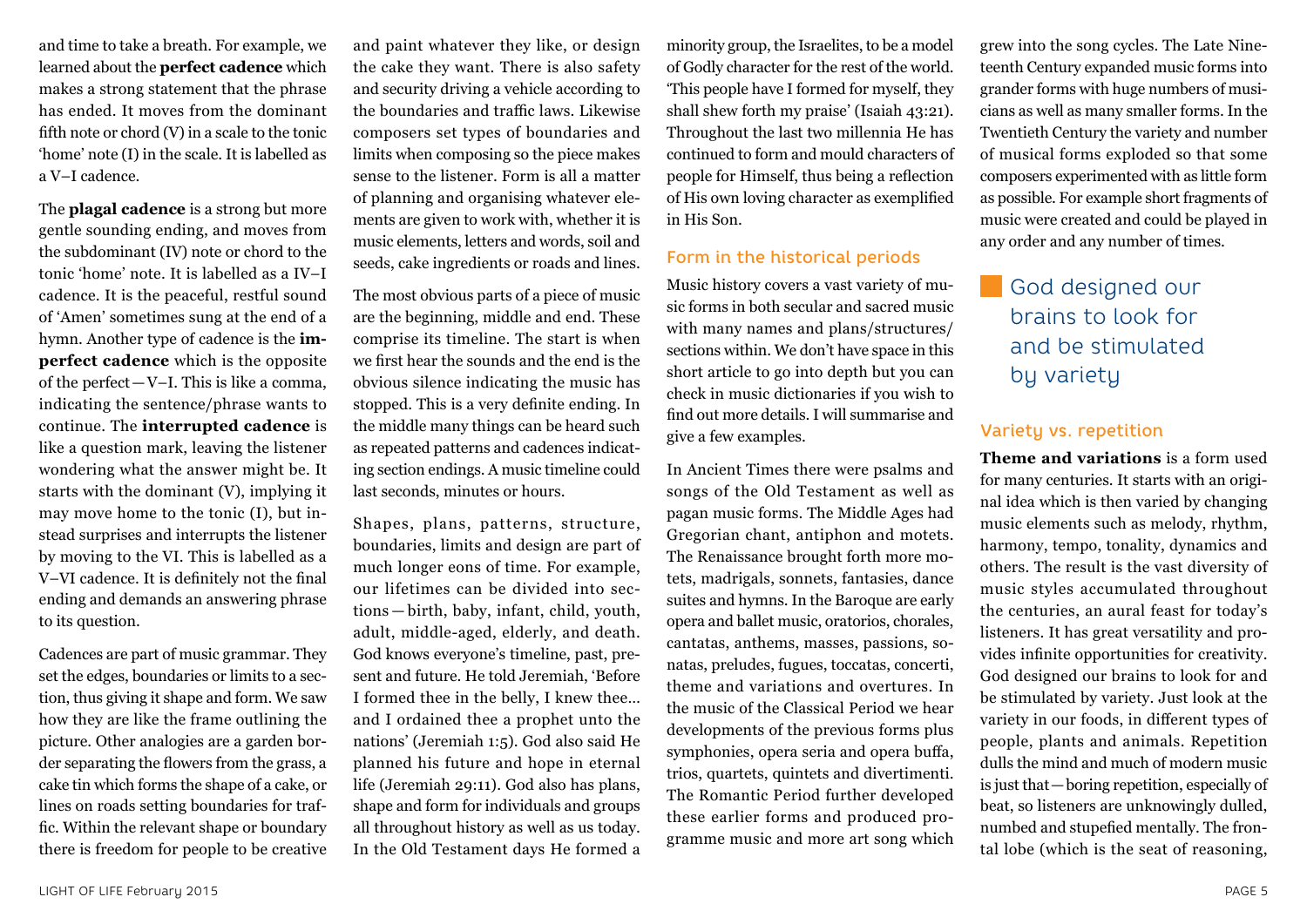discernment, spirituality and wise judgement) is bypassed. The mind is opened to manipulation by others.

## Same but different

The musical element of form has many spiritual applications. For example, in theme and variations form we see the principle of 'same but different' or unity and diversity. God's creation reflects His character. People are all people but with huge differences. Animals are all animals and plants are all plants but there are so many different species. Music is music but with many different forms. Things can be the same but different at the same time. This concept is a reflection of the unity and diversity within the Godhead. He is the one true God but also the Three-in-One—Father, Son and Holy Spirit.

The element of form reveals even more about God. In the same way that a garden border needs a gardener to design and make it, or a cake needs a cook to design and mix it, or roads need lines and signs to set the rules/boundaries/limits, so does a piece of music need someone to plan and compose it by mixing the music elements. And so it is with all of God's creation. There is a Master Designer, Creator, Maker of the whole universe and all that is in it.

## Cause and effect

In the element of form we also see the principle of cause and effect in action. Nothing happens by chance. Notes do not just appear on paper to form musical sounds by themselves. Ingredients for a cake do not

mix themselves, slide into a cake tin, jump into the oven and then turn into a cake. There is a reason and cause for everything whether we see the cause or not. The word *because* means 'by cause.' Notes appear on paper and turn into sounds because of what happens previously and invisibly in the composer's mind. The cake became visible because of the idea in the cook's mind before they prepared it. Much happens in the visible realm because of prior things in the invisible realm.

# many are being lured away from God in the same way the Pied Piper lured away the children to their destruction

Genesis 1:1–2 tells how God created the heaven and earth in the beginning and 'the earth was without form.' He moulded and formed it into the perfect shape and structure for his plans and purpose. Genesis 2:7 describes how man was 'formed from the dust of the ground.' The whole of Genesis chapter 1 describes the repeated sections/ days and variations He used over the days of Creation. The basic life pattern of night/ day/night/day was established along with a vast amount of variations within His creation. Music is yet another example of this cause and effect principle. It doesn't just happen accidentally.

## God, the original cause

If things come into being (into a form of some sort) because of something that existed earlier, then who was the very first Cause? It must be God because He originally created the heavens and the earth. There is no-one before Him (Gen 1:1). If we are to understand why the world and its music is like it is today, we need to step out of the present and look to the past for causes and eventually to the very beginning in God, the Creator and First Cause. We need to look beyond what we see and hear right now to much higher and grander things. This is why Paul says, 'While we look not at the things which are seen but at the things which are not seen: for the things which are seen are temporal but the things which are not seen are eternal' (2 Cor 4:18). He also writes, 'Set your affections (mind) on things above, not on things on earth' (Col 3:2).

## Looking higher

Why do we need to look beyond ourselves to a higher and greater Cause? Because God knew exactly what His plans for this earth and us were when He created it all. What did God use in forming His perfect creation? He used wisdom, understanding and knowledge of the perfect order. 'The Lord by wisdom hath founded the earth; by understanding hath He established the heavens. By His knowledge the depths are broken up and the clouds let drop the dew' (Proverbs 3:19). Man in his pride and human wisdom has tampered with the original plans and forms and made the world and its music the way it is now.

Some readers may find these articles rather heavy and over-spiritualising music. However, I believe it is vital to understand more deeply and see the invisible factors behind the visible. We then see how so many are being lured away from God and His original plans for man in the same way that the Pied Piper of Hamlin stealthily lured away the children to their destruction with his mesmerising music. We must look higher to the invisible, spiritual, eternal factors behind the temporal scenes of this world and gain a much broader perspective. If we don't try to understand more from God's viewpoint we will drown in worldly details and succumb to the manipulations of the forces behind this powerful music medium.

In conclusion, God is the original Cause. The effect or result is the element of form, along with its infinite, visible and invisible variety of shapes, sections and patterns. This music element teaches us many things about God. He designed His creation (including music) with shapes and plans. He has plans for each of us along our earthly timelines. He also gives shapes and boundaries to our lives and, within these boundaries, He gives freedom, safety and security (Jeremiah 1:5; 29:11, Isaiah 43:21, Genesis 1:1-2; 2:7). F.

Click here for more information and music articles by Wendy Hill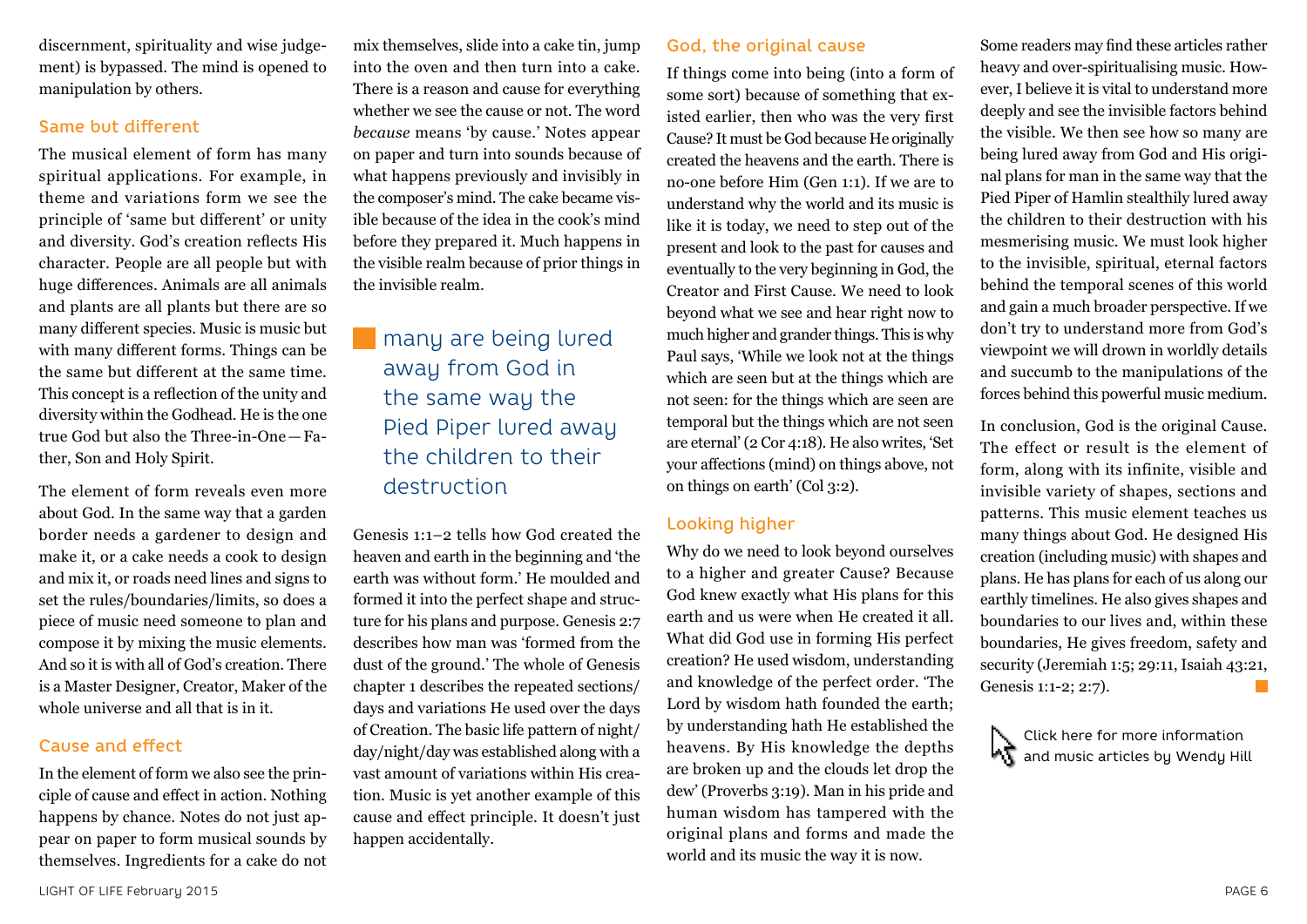

## What about Wheat?

Several years ago we gave a presentation about a relatively unknown, rarely discussed topic—gluten.

We helped our audience understand that wheat is not created today as it was years ago and what we once called the 'staff of life' can no longer sustain and could possibly harm people. We discussed how the gliadin protein in wheat has been hybridised to produce fluffier, larger, plumper breads, muffins and bagels.

Years later now, we have seen many books written on this topic and more and more people are finding they can lose that last ten pounds if they stop eating wheat products. People stop snoring, their digestive distress diminishes and many more symptoms are abated when they remove wheat from their diets. What is interesting though is that in other parts of the world, wheat is consumed without any of those dramatic effects. Is it our soil, our hybridisation, our conventional seed? Believe it or not, it may not be any of those things causing the numerous problems in people.

As a follow up to this topic, we have recently learned yet another reason you may want to be extremely careful that if you do choose to eat any wheat product it must be organic, non-GMO... and chemical free. Yes, you read that right, chemical free.

Did you know that as early as the 1980s some Europeans were using *Roundup* herbicide on their wheat plants before harvest? Later, it became legal to use it in the United States. What is used specifically is glyphosate, the active ingredient in *Roundup*. Its purpose is to dessicate (dry out) the weeds that typically grow alongside the plant. The herbicide is also used to hasten the maturation of the plant itself for an earlier harvest. Other herbicides are also being used.

Although the 1980s doesn't seem terribly distant to some of us, it does give enough time to create a connection between celiac disease and the consumption of herbicidetreated wheat.

You may have thought the use of this herbicide is rare. But according to the US Department of Agriculture, as at 2012 99% of durum wheat, 97% of spring wheat, and 61% of winter wheat has been treated with herbicides. This is an increase from 88% for durum wheat, 91% for spring wheat and 47% for winter wheat since 1998.

Using *Roundup* on wheat crops throughout the entire growing season and even as a desiccant just prior to harvest may save the farmer money and increase profits, but it is devastating to the health of the consumer

who ultimately consumes the wheat kernels laden with glyphosate residue.

Several new studies are confirming not only the connection between this herbicide treated wheat and the growing incidences of celiac disease, but also the effects on those who don't have celiac disease. This herbicide tainted 'food' is likely to have devastating effects on *anybody,* despite the fact that the gradual growth of inflammation stays silent for years. Sadly, it isn't just wheat that one must be concerned about. Conventionally grown sugar cane, barley, rice, seeds, dried beans, peas, sweet potatoes, and sugar beets have also been treated with glyphosate for years. Similar effects are indicated when consuming these plants that have been grown in this manner.

The consequences of this systemic inflammation are most of the diseases and conditions associated with the Western lifestyle:

- Gastrointestinal disorders
- Obesity
- Diabetes
- Heart Disease
- Depression
- Autism
- Infertility
- Cancer
- Multiple Sclerosis
- Parkinson's Disease
- Birth defects
- Alzheimer's disease

And the list goes on and on and on.

Sadly, now there is even greater reason to evaluate your food choices. If you can't find an organic, chemical-free alternative for any of these foods, you may want to definitely consider eliminating them, if for no other reason than they will help to kill you! It may take a while, but the fact is your body was not created to consume *Roundup*  herbicide and the long-term implications of consuming it are downright dangerous.

New website coming soon

In 2001 we launched the LEM website based on the amazing, powerful and good looking platform called 'Flash'. For many years this website code has served us well in not only providing our customers with online ordering, but also integrating with our in-house ordering and catalogue production.

Fast forwarding to 2015, Flash is now considered abandoned technology and does not function well on most tablets and phones, and not at all on Apple iPhones and iPads. Indeed we have noticed an increase in the number of customers who have been unable to access our website efficiently.

The good news is that we have begun a complete rebuild of the site using updated software platforms—and this should hopefully see us through the next fifteen years! As you can appreciate it is quite an undertaking for our staff but hopefully the end product will be worth the wait.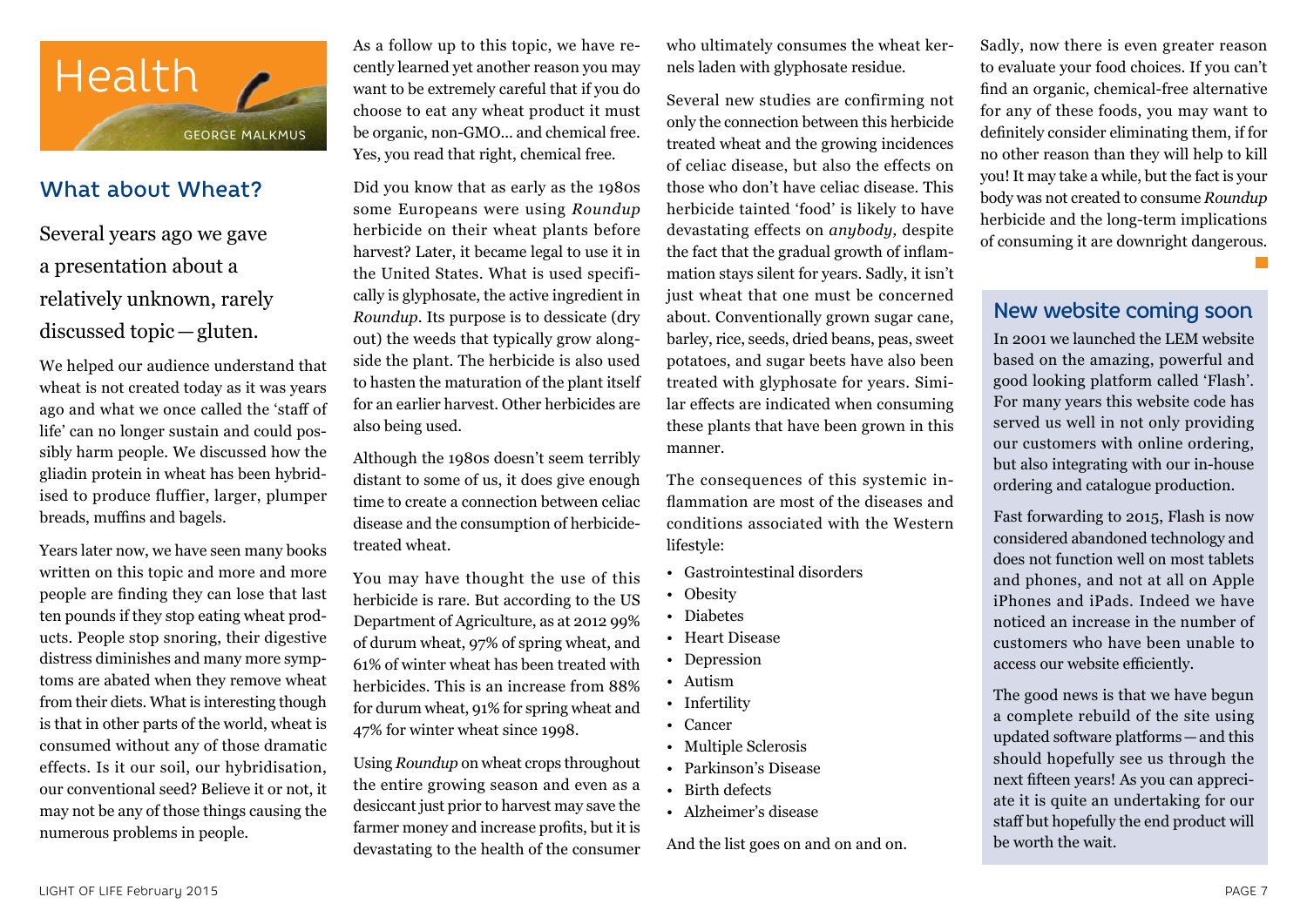



# A Beka Book

## Vocabulary, Spelling Poetry V Grade 11 (5th Edition)

A refreshed and updated version of the year 11 language series. Includes a wide variety of outstanding poetry. The student text is soft cover, full colour, 121 pages.

| Student Text | \$21.45 |
|--------------|---------|
| Teacher Key  | \$30.05 |
| Ouiz Book    | \$9.95  |
| Quiz Key     | \$15.85 |

## Vocabulary and Poetry VI Grade 12 (5th Edition)

A refreshed and updated version of the year 12 language series. Includes a greek and latin word analyser . The student text is soft cover, full colour, 118 pages.

| Student Text | \$21.45 |
|--------------|---------|
| Teacher Key  | \$30.05 |
| Ouiz Book    | \$9.95  |
| Quiz Key     | \$15.85 |



## History of the World in Christian Perspective Grade 7–8 (5th Edition)

A refreshed and updated version of this popular history series, which traces the history of the world from a Christian perspective from creation to the late twentieth century. The student text is soft cover, full colour, 444 pages.

| Student Text           | \$42.30 |
|------------------------|---------|
| <b>Teacher Edition</b> | \$63.55 |
| Answer Key to Text     | \$19.05 |
| Test Book              | \$12.15 |
| Test Key               | \$15.85 |
| Quiz Book              | \$9.95  |
| Quiz Key               | \$15.85 |
|                        |         |

#### WORLD ATLAS AND GEOGRAPHY STUDIES OF THE EASTERN HEMISPHERE

Companion map activities to go with the *History of the World* course.

| Activity Book | \$14.70 |
|---------------|---------|
| Activity Key  | \$20.60 |

A Beka Book Click to order

# Bob Jones University Press Curriculum



## Life Science Grade 7 (4th Edition)

A fresh new edition, following the other science secondary texts in returning to one volume. Rewritten with new layout and illustrations. The student text is full colour, large format, soft cover, 611 pages.

| Student Text                       | \$84.00 |
|------------------------------------|---------|
| Teacher Edition                    |         |
| (2 Vol with CD)                    | \$91.30 |
| Tests                              | \$20.60 |
| Answer Key to Tests                | \$14.90 |
| Lab Manual                         | \$39.35 |
| Lab Manual Teacher Edition \$43.55 |         |
|                                    |         |



# Bob Jones Library Books

## Middle Primary 7–9 Years

#### A NO-FUSS CHRISTMAS

A story of Christmas joy coming to a tiny Oklahoma town in 1932. Soft cover, 98 pages. **\$13.75**

#### PRAIRIE ANNA

Anna has grown up in a disciplined home environment but when hardship takes her away from the familiar places she must decide what to do with the choices of life. Soft cover, 106 pages. **\$13.75**

Bob Jones Middle Primary **AT** Click to order

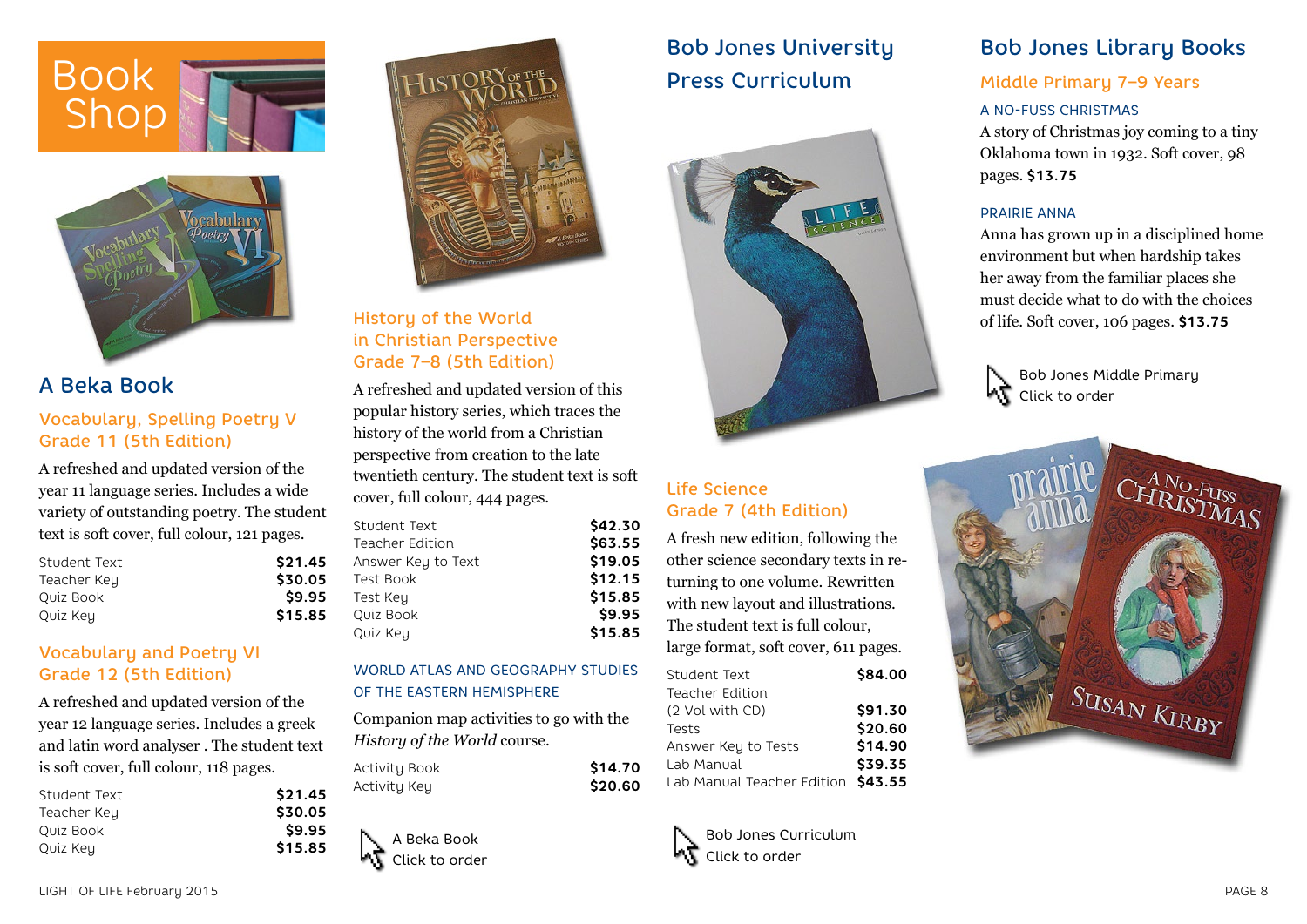

## Upper Primary 9–12 years IRA SANKEY

The story of Ira Sankey, the singer for American Evangelist D L Moody. Ira was a compiler of sacred songs and solos. Soft cover, 149 pages. **\$13.75**

#### SHIELD

A prequel to *Medallion*, this is a novel about Innera, who discovers a wounded soldier in the snowy woods. His death leads her on a dangerous mission of courage and hope. Soft cover, 125 pages. **\$13.75**

#### UNDERSTOOD BETSY

The adventures of a city girl who goes to visit her relatives in rustic Vermont. Soft cover, 140 pages. **\$13.75**

Bob Jones Upper Primary Click to order

## Secondary to Adult

#### AVERY'S BATTLEFIELD — BOOK ONE

Avery, a simple farm boy, and his dog Gunner become involved in the American Civil War where he finishes in the clinics and hospitals seeking to assist the wounded. Soft cover, 188 pages. **\$13.75**

#### AVERY'S CROSSROAD — BOOK TWO

Avery continues his efforts in the Civil War and in the midst of great hardship discovers the real issues in life. He develops a deep friendship with a girl from back home and together they pray for the long war to end. Soft cover, 230 pages. **\$13.75**

#### BEYOND THE SMOKE

On the journey west Bryan's parents are killed in a Comanche raid and he is forced to forge his own way in the Wild West. Soft cover, 145 pages. **\$13.75**

## GUNNER'S RUN

A novel about a world war two gunner on a bomber as they make their runs over enemy territory. Soft cover, 215 pages. **\$13.75**

#### **MOOSE**

With a nickname like 'Moose' we can imagine this young Christian has had (and still has) some issues in his life. Other Christians on the camp are challenged in showing Moose God's love through their lives. Soft cover, 132 pages. **\$13.75**

#### OUT OF HIDING

Ashton Cook signs on to be part of a team going to Mexico. In the steaming heat she faces situations she could not have dreamed of and as a result comes face to face with God in His sovereignty. Soft cover, 174 pages. **\$13.75**

#### THE SILENT

Nikki Altemann teams up with a local detective to find the source of some threatening emails. Through the conflicts of life at school and within her own family she finds her faith grows to find the courage she

needs to carry on. Soft cover, 165 pages. **\$13.75**



Bob Jones Secondary Click to order

LIGHT OF LIFE February 2015 PAGE 9